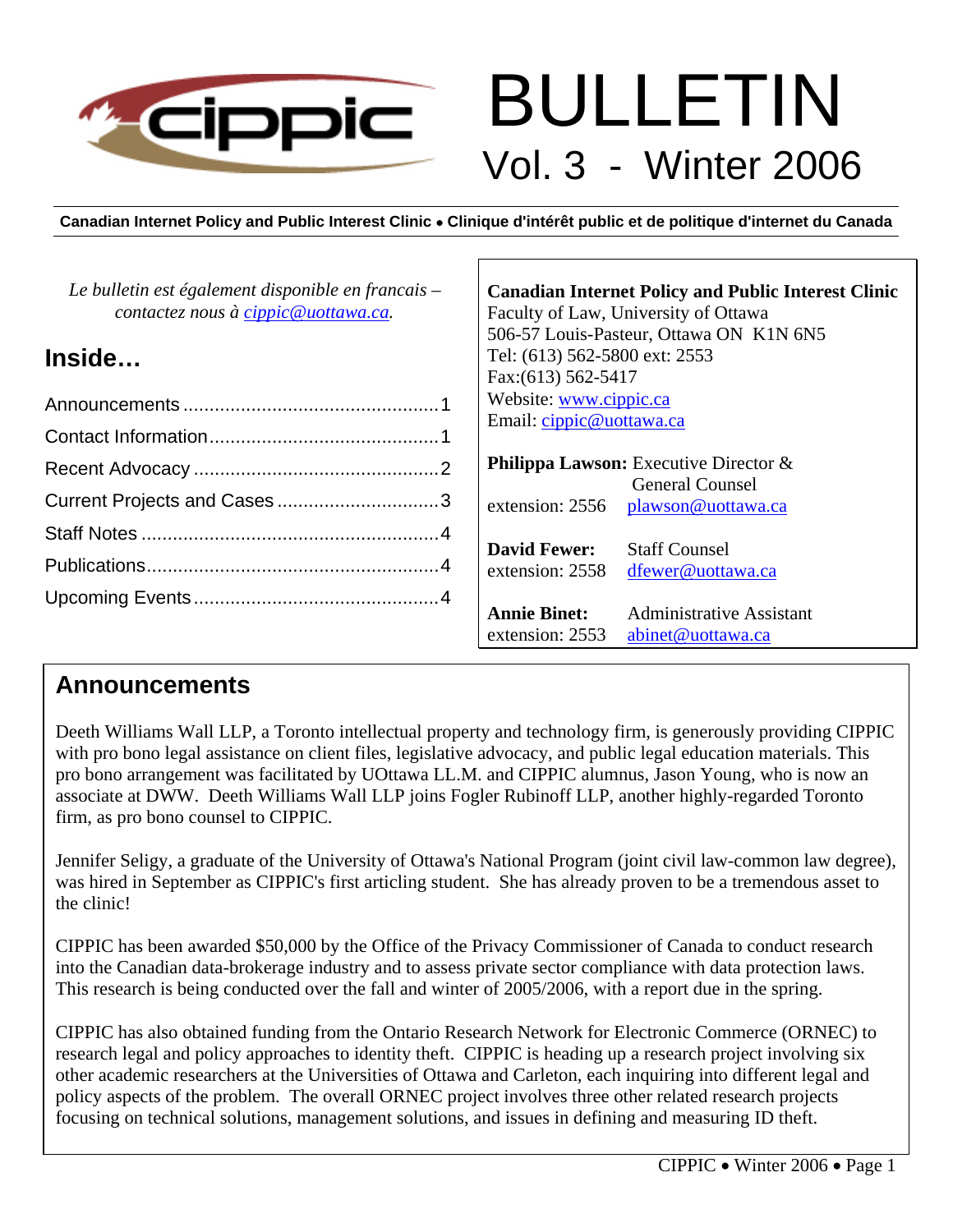## **Recent Advocacy**

In October 2005, The **Anti-Spyware Coalition** (ASC), an alliance of the leading technology companies, academics and public interest groups united in the battle against computer spyware, released its "**Spyware Definitions**". This document is intended to assist in policy and law-making with respect to spyware. A few months later, the ASC released its "**Risk Model Description"**, describing the sorts of behaviours antispyware companies evaluate in assessing the potential for any particular technology to be unwanted by consumers and so targeted by anti-spyware software. CIPPIC is an active member of the ASC.

In November 2005, CIPPIC and the Center for Democracy and Technology simultaneously lodged formal, documented **complaints with the Canadian Competition Bureau and the US Federal Trade Commission** (FTC), requesting official investigations into the business practices of Montreal-based software distributor Integrated Search Technologies and several of its business partners. This is first time that the Bureau has been asked to investigate a spyware company, and the first time that the FTC has been asked to investigate the practices of a Canadian spyware vendor.

In the run-up to the Jan.23rd **2006 federal election**, CIPPIC asked each federal party a set of questions on pressing and controversial legal and policy issues involving the internet. Party responses were posted on the site. Interestingly, neither the Conservatives nor the Bloc bothered to respond, while the Liberals provided only vague responses and the NDP didn't answer the questions we posed. Of the parties with more than 1% of the popular vote, the Greens were the only ones to set out clear positions on most of these important issues.

In the fall of 2005, retired Supreme Court Justice Gerard LaForest was commissioned by the Prime Minister to assess the merits of **merging the currently separate Offices of the Information and Privacy Commissioners of Canada**. CIPPIC wrote to Justice LaForest, opposing the merger, on the grounds that it would have minimal benefit, while unnecessarily jeopardizing the effectiveness of privacy law oversight. Justice LaForest ultimately recommended against such a merger.

In early December 2005, CIPPIC and the Electronic Frontier Foundation (EFF) jointly launched the website **OnlineRights.ca**. This new site provides a home on the Internet for grassroots activism on digital issues of importance to ordinary Canadians. Its first campaigns have focused on unwarranted surveillance law and the need for balanced copyright law. During the recent election, onlinerights.ca helped to throw a spotlight on some of the problems associated with the link between content industry campaign contributions and the copyright revision process.

On December 19, 2005, CIPPIC filed an **application for judicial review** in the Federal Court of Canada challenging the Privacy Commissioner's determination that she lacks jurisdiction to investigate a US-based data-broker. For more information, see CIPPIC's Privacy webpage, under "PIPEDA complaints - Abika.com".

In a Declaration sent to the Minister of Industry on January 10, 2006, CIPPIC joined 32 other public interest groups calling on the federal government to maintain regulatory control over the **telecommunications industry**, so as to protect consumers from abusive practices and to ensure the delivery of high quality telecom service at affordable prices throughout the country. See CIPPIC's webpage on telecom policy for more information.

In late January, 2006, CIPPIC and its partners on the "On the Identity Trail" research project released an **Access to Information User Manual,** explaining access to information laws in all fourteen Canadian jurisdictions. The Manual, designed for citizen activists, was researched and drafted by a team of students and experts working under the direction of CIPPIC. It provides essential "how to" information on accessing one's personal information held by governments and private sector companies, as well as accessing general information held by governments.

During fall 2005, CIPPIC posted **new webpages** on "**Lawful Access**", the federal government's proposals to give law enforcement agencies greater surveillance powers, **spyware**, and **internet accessibility**. CIPPIC has posted FAQs and resources for each topic, as well as a "Projects" page reporting on our work on each of the Lawful Access and Spyware projects.

CIPPIC • Winter 2006 • Page 2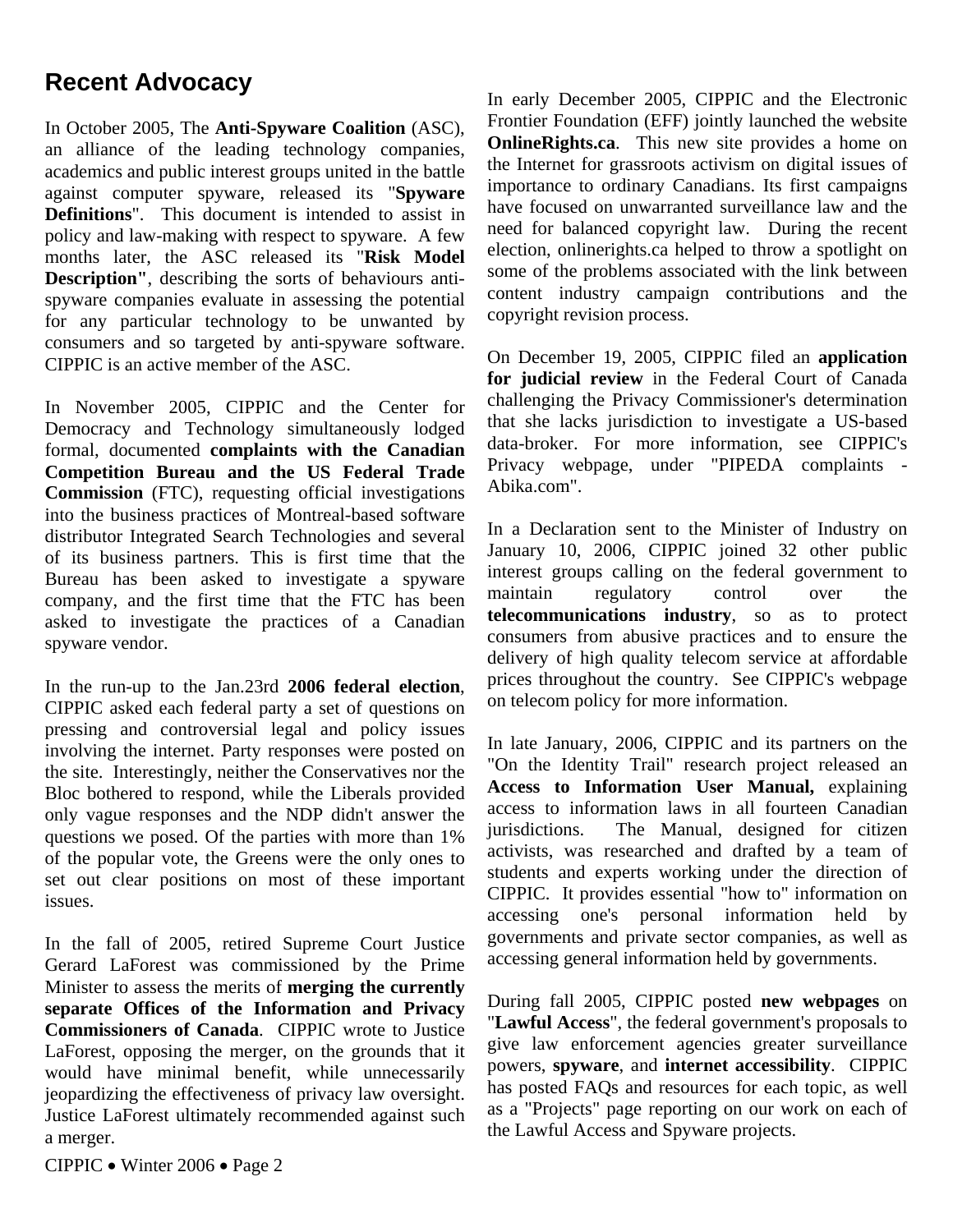# **Current Projects and Cases**

### **Client advice**

CIPPIC provides advice to individuals and organizations who can't afford lawyers on issues involving law and technology, where there is a broader public interest involved. During the past six months, we advised numerous clients on issues involving copyright, jurisdiction, privacy, and free speech on the Internet.

#### **Copyright Law Reform**

CIPPIC continues in its role of providing Canadians with accurate and up-to-date information on copyright law reform in Canada. With the demise of Bill C-60 and the election of a Conservative government, CIPPIC will continue to advocate for copyright laws that address the public interest. CIPPIC will be calling on the Conservative government to ensure that any successor bill to C-60 is balanced, adopting C-60's strengths while addressing its weaknesses and omissions.

#### **Privacy**

CIPPIC is currently engaged in two research projects funded by the Privacy Commissioner of Canada: investigating the data-brokerage industry in Canada, and testing online retailer compliance with key provisions of the federal *Personal Information Protection and Electronic Documents Act* ("PIPEDA"). Over a dozen students are involved in one or other of these research projects, for which reports are due in the spring.

CIPPIC students are also investigating the legality of Statistics Canada's practice of selling aggregated census data to data-brokers, who then match it with names and addresses for the purpose direct marketing. This investigation constitutes the flip side of our formal complaint against the data-broker InfoCanada, in which we argue that the matching of names with Statistics Canada census data violates PIPEDA.

With the Parliamentary review of PIPEDA scheduled for this year, we are noting and analyzing problems with the legislation and enforcement regime. We are preparing a submission to Industry Canada with preliminary recommendations for amendments and issues for further consideration.

As noted above, we have filed an application for judicial review in Federal Court of the Privacy Commissioner's determination that she lacks jurisdiction to investigate a Abika.com, a US-based data-broker. This case could establish an important precedent on jurisdiction under PIPEDA, as well as on the scope of the Privacy Commissioner's investigatory powers.

We are monitoring the government's "Lawful Access" proposals to give law enforcement agencies greater search powers and to require ISPs to reconstruct their systems so as to facilitate police wiretaps. We are also providing information and analysis on these initiatives to the public and other civil liberties groups, with a view to ensuring that individual privacy and free speech are not sacrificed in the international "war on terror" and clampdown on cybercrime.

#### **Children's Protection Online**

A client file brought CIPPIC to investigate the practices of an online children's website. Our investigation led us to conclude that the website violates privacy laws, consumer protection laws as well as industry standards for transacting with minors. CIPPIC engaged the website owner in discussions, which unfortunately proved fruitless. CIPPIC will now be turning to regulatory means of bringing the website into compliance with Canada's laws that protect children's privacy.

#### **Spyware**

CIPPIC continues its work with the Anti-Spyware Coalition (ASC), a coalition of anti-spyware software developers and distributors and public interest organizations dedicated to addressing the growing threat of spyware and other potentially unwanted technologies. The ASC is planning to develop a "best practices" document to assist software developers in avoiding deploying technologies that will be likely identified by anti-spyware software as potentially unwanted. On May 16, 2006, the ASC will host a oneday workshop in Ottawa focusing on the international dimensions of the of spyware challenge. The workshop